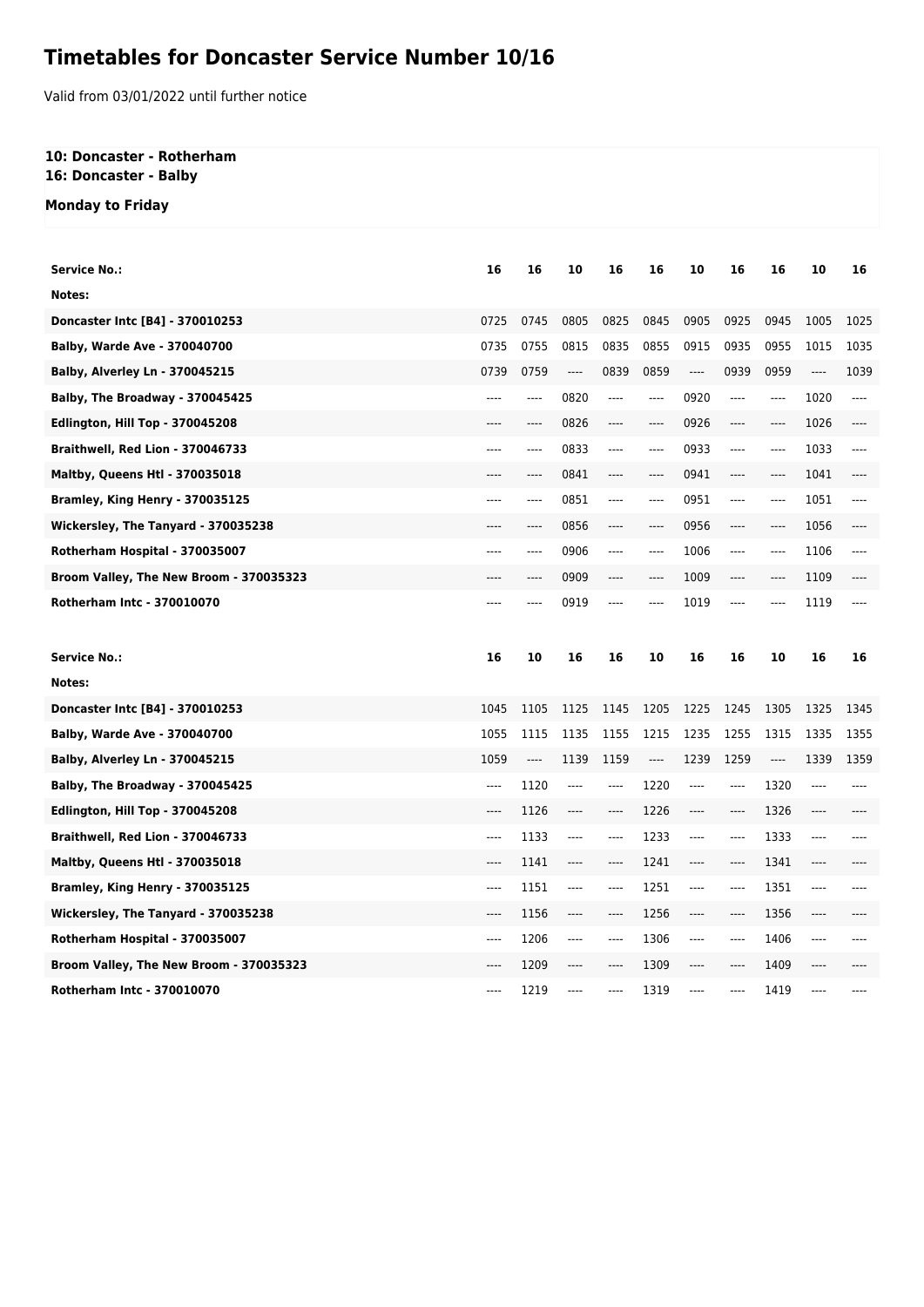| <b>Service No.:</b>                     | 10    | 10         | 16                       | 16        | 10    | 16    | 16    | 10    | 16      | 16   |
|-----------------------------------------|-------|------------|--------------------------|-----------|-------|-------|-------|-------|---------|------|
| Notes:                                  | SD    | <b>NSD</b> |                          |           |       |       |       |       |         |      |
| Doncaster Intc [B4] - 370010253         | 1405  | 1405       | 1425                     | 1445      | 1505  | 1525  | 1545  | 1605  | 1625    | 1650 |
| <b>Balby, Warde Ave - 370040700</b>     | 1414  | 1415       | 1435                     | 1455      | 1515  | 1535  | 1555  | 1615  | 1635    | 1700 |
| Balby, Alverley Ln - 370045215          | ----  |            | 1439                     | 1459      | $---$ | 1539  | 1559  | $---$ | 1639    | 1704 |
| Balby, The Broadway - 370045425         | 1418  | 1420       | $---$                    | ----      | 1520  | $---$ | ----  | 1620  | $---$   |      |
| Edlington, Hill Top - 370045208         | 1424  | 1426       | $---$                    | $---$     | 1526  | $---$ | ----  | 1626  | $---$   |      |
| Braithwell, Red Lion - 370046733        | 1429  | 1433       | $\overline{\phantom{a}}$ | $---$     | 1533  | $---$ | ----  | 1633  | ----    |      |
| <b>Maltby, Queens Htl - 370035018</b>   | 1437  | 1441       | $---$                    | ----      | 1541  | $---$ | ----  | 1641  |         |      |
| Bramley, King Henry - 370035125         | ----  | 1451       | ----                     | $- - - -$ | 1551  | ----  | ----  | 1651  | ----    |      |
| Wickersley, The Tanyard - 370035238     | $---$ | 1456       | $---$                    | ----      | 1556  | $---$ | $---$ | 1656  | $---$   |      |
| Rotherham Hospital - 370035007          | ----  | 1506       | ----                     | $---$     | 1606  | ----  | ----  | 1706  | ----    |      |
| Broom Valley, The New Broom - 370035323 | ----  | 1509       | $---$                    | ----      | 1609  | ----  | ----  | 1709  | $--- -$ |      |
| <b>Rotherham Intc - 370010070</b>       | ----  | 1519       | ----                     | ----      | 1619  | ----  | ----  | 1719  | ----    |      |

| <b>NSD</b><br>School Holidays |  |
|-------------------------------|--|

| <b>Service No.:</b>                     | 10   | 16   | 16   | 10                       | 16    | 10   | 10   | 10   | 10   | 10   |
|-----------------------------------------|------|------|------|--------------------------|-------|------|------|------|------|------|
| Notes:                                  |      |      |      |                          |       |      |      |      |      |      |
| Doncaster Intc [B4] - 370010253         | 1715 | 1735 | 1805 | 1815                     | 1855  | 1915 | 2020 | 2120 | 2220 | 2320 |
| Balby, Warde Ave - 370040700            | 1724 | 1745 | 1815 | 1824                     | 1904  | 1924 | 2029 | 2129 | 2229 | 2329 |
| Balby, Alverley Ln - 370045215          | ---- | 1749 | 1819 | $\overline{\phantom{a}}$ | 1907  |      |      |      |      |      |
| Balby, The Broadway - 370045425         | 1728 | ---- | ---- | 1828                     | $---$ | 1928 | 2033 | 2133 | 2233 | 2333 |
| <b>Edlington, Hill Top - 370045208</b>  | 1734 | ---- | ---- | 1834                     | $---$ | 1934 | 2039 | 2139 | 2239 | 2339 |
| Braithwell, Red Lion - 370046733        | 1739 | ---- | ---- | 1839                     | $---$ | 1939 | 2044 | 2144 | 2244 | 2344 |
| <b>Maltby, Queens Htl - 370035018</b>   | 1747 |      |      | 1847                     | $---$ | 1947 | 2052 | 2152 | 2252 | 2352 |
| Bramley, King Henry - 370035125         | 1755 | ---- |      |                          |       |      |      |      |      |      |
| Wickersley, The Tanyard - 370035238     | ---  |      |      |                          |       |      |      |      |      |      |
| Rotherham Hospital - 370035007          | ---  |      |      |                          |       |      |      |      |      |      |
| Broom Valley, The New Broom - 370035323 | ---- |      |      |                          |       |      |      |      |      |      |
| <b>Rotherham Intc - 370010070</b>       |      |      |      |                          |       |      |      |      |      |      |

```
10: Rotherham - Doncaster
16: Balby - Doncaster
```
**Monday to Friday**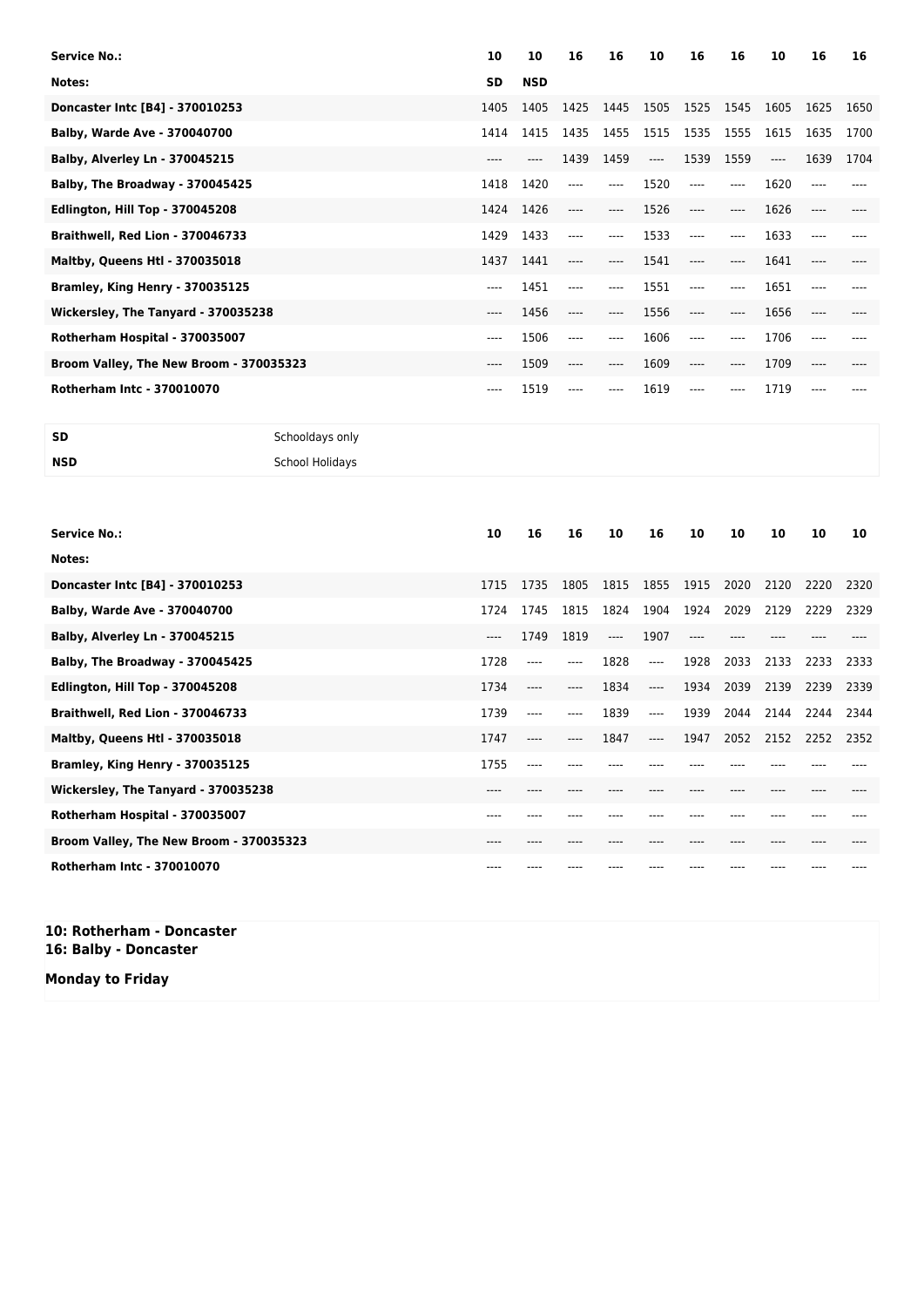| <b>Service No.:</b>                                                 | 16   | 16   |       | 16               | 16   | 16                       | 16           | 16   |                          | 10    | 16                       | 16       |
|---------------------------------------------------------------------|------|------|-------|------------------|------|--------------------------|--------------|------|--------------------------|-------|--------------------------|----------|
| Notes:                                                              |      |      |       |                  |      |                          |              |      |                          |       |                          |          |
| Rotherham Intc [A10] - 370010161                                    |      |      |       |                  |      |                          |              |      |                          |       |                          |          |
| Broom Valley, The New Broom - 370030622                             | ---- |      |       |                  |      |                          |              |      |                          |       |                          |          |
| Rotherham Hospital - 370031242                                      |      |      |       |                  |      |                          |              | ---- |                          | ----  |                          |          |
| Wickersley, The Tanyard - 370035236                                 | ---- |      |       |                  |      |                          |              |      |                          |       |                          |          |
| Bramley, Morrisons - 370035175                                      |      |      |       |                  |      |                          |              |      |                          |       |                          |          |
| Maltby, Queens Htl - 370030817                                      | ---- |      |       |                  |      |                          |              | ---- |                          | 0815  | ----                     |          |
|                                                                     |      |      |       |                  |      |                          |              |      |                          |       |                          |          |
| Braithwell, Red Lion - 370045530                                    |      |      |       |                  |      |                          | ----         | ---- |                          | 0821  | ----                     |          |
| Thomas Wharton Coll - 370045786                                     |      |      |       |                  |      |                          |              |      |                          | ----  |                          |          |
| <b>Edlington, Asda - 370045473</b>                                  |      |      |       |                  |      |                          |              | ---- |                          | 0827  | $---$                    |          |
| <b>Balby, Alverley Ln - 370045215</b>                               | 0500 | 0540 |       | 0600             | 0640 | 0700                     | 0740         | 0800 |                          | ----  | 0840                     | 0900     |
| Balby, The Broadway - 370045425                                     | 0503 | 0543 |       | 0603             | 0643 | 0703                     | 0743         | 0803 |                          | 0834  | 0843                     | 0904     |
| <b>Balby, Alverley Ln - 370045215</b>                               | ---- | ---- |       |                  |      |                          | ----         | ---- |                          | ----  | ----                     |          |
| Balby, Warde Ave - 370040697                                        | 0506 | 0546 |       | 0606             | 0646 | 0706                     | 0746         | 0806 |                          | 0838  | 0846                     | 0907     |
| Doncaster Intc - 370010251                                          | 0516 | 0556 | 0616  |                  | 0656 | 0716                     | 0756         | 0816 |                          | 0850  | 0856                     | 0920     |
| <b>Service No.:</b>                                                 | 10   | 16   |       | 16               | 10   | 16                       | 16           | 10   |                          | 16    | 16                       | 10       |
| Notes:                                                              |      |      |       |                  |      |                          |              |      |                          |       |                          |          |
|                                                                     |      |      |       |                  |      |                          |              |      |                          |       |                          |          |
| Rotherham Intc [A10] - 370010161                                    | ---- |      | ----  |                  | 0927 | ----                     | $---$        | 1027 |                          | ----  |                          | 1127     |
| Broom Valley, The New Broom - 370030622                             | ---- | ---- | ----  |                  | 0936 | ----                     | $---$        | 1036 |                          | ----  | ----                     | 1136     |
| Rotherham Hospital - 370031242                                      | ---- | ---- | ----  |                  | 0940 | ----                     | $---$        | 1040 |                          | ----  | ----                     | 1140     |
| Wickersley, The Tanyard - 370035236                                 | ---- | ---- | ----  |                  | 0950 | ----                     | $---$        | 1050 |                          | ----  | ----                     | 1150     |
| Bramley, Morrisons - 370035175                                      | ---- | ---- | ----  |                  | 0954 | ----                     | $---$        | 1054 |                          | ----  | ----                     | 1154     |
| <b>Maltby, Queens Htl - 370030817</b>                               | ---- | ---- | $---$ |                  | 1005 | ----                     | $-----$      | 1105 |                          | ----  | ----                     | 1205     |
| Braithwell, Red Lion - 370045530                                    | ---- | ---- | ----  |                  | 1011 | ----                     | $---$        | 1111 |                          | ----  | ----                     | 1211     |
| Thomas Wharton Coll - 370045786                                     | ---- |      |       |                  |      |                          |              |      |                          |       |                          | ----     |
| <b>Edlington, Asda - 370045473</b>                                  |      |      |       |                  | 1017 |                          |              | 1117 |                          |       |                          | 1217     |
| Balby, Alverley Ln - 370045215                                      | ---- | 0940 | 1000  |                  | ---- | 1040                     | 1100         | ---- |                          | 1140  | 1200                     | ----     |
| Balby, The Broadway - 370045425                                     | 0924 | 0944 | 1004  |                  | 1024 | 1044                     | 1104         | 1124 |                          | 1144  | 1204                     | 1224     |
| <b>Balby, Alverley Ln - 370045215</b>                               | ---- | ---- |       |                  |      |                          | ----         |      |                          |       |                          |          |
| <b>Balby, Warde Ave - 370040697</b>                                 | 0928 | 0947 | 1007  |                  | 1028 | 1047                     | 1107         | 1128 |                          | 1147  | 1207                     | 1228     |
| Doncaster Intc - 370010251                                          | 0940 | 1000 | 1020  |                  | 1040 | 1100                     | 1120         | 1140 |                          | 1200  | 1220                     | 1240     |
| <b>Service No.:</b>                                                 |      |      | 16    | 16               | 10   | 16                       | 16           | 10   | 16                       | 16    | 10                       | 16       |
| Notes:                                                              |      |      |       |                  |      |                          |              |      |                          |       |                          |          |
| Rotherham Intc [A10] - 370010161                                    |      |      |       | ----             | 1227 | $---$                    | ----         | 1327 | ----                     | ----  | 1427                     | ----     |
| Broom Valley, The New Broom - 370030622                             |      |      | ----  | $---$            | 1236 | $\overline{\phantom{a}}$ | ----         | 1336 | $\cdots$                 | ----  | 1436                     | $\cdots$ |
| Rotherham Hospital - 370031242                                      |      |      |       | ----             | 1240 | $---$                    | ----         | 1340 | $---$                    | ----  | 1440                     | $---$    |
| Wickersley, The Tanyard - 370035236                                 |      |      | ----  | ----             | 1250 | $---$                    | ----         | 1350 | ----                     |       | 1450                     | $\cdots$ |
| Bramley, Morrisons - 370035175                                      |      |      |       | ----             | 1254 | ----                     | ----         | 1354 | ----                     | ----  | 1454                     |          |
| Maltby, Queens Htl - 370030817                                      |      |      | $---$ | ----             | 1305 | $\overline{\phantom{a}}$ | ----         | 1405 | $\overline{\phantom{a}}$ | ----  | 1505                     | ----     |
| Braithwell, Red Lion - 370045530<br>Thomas Wharton Coll - 370045786 |      |      | ----  | $^{***}$<br>---- | 1311 | $---$                    | ----<br>---- | 1411 | $---$<br>----            | $---$ | 1511<br>----             | ----     |
| <b>Edlington, Asda - 370045473</b>                                  |      |      | $---$ | ----             | 1317 | $-----$                  | ----         | 1417 | ----                     | $---$ | 1517                     | $\cdots$ |
| Balby, Alverley Ln - 370045215                                      |      |      | 1240  | 1300             | ---- | 1340                     | 1400         | ---- | 1440                     | 1500  | $\overline{\phantom{a}}$ | 1540     |
| Balby, The Broadway - 370045425                                     |      |      | 1244  | 1304             | 1324 | 1344                     | 1404         | 1424 | 1444                     | 1504  | 1524                     | 1544     |
| Balby, Alverley Ln - 370045215                                      |      |      |       |                  |      |                          |              |      |                          |       |                          |          |
| Balby, Warde Ave - 370040697                                        |      |      | 1247  | 1307             | 1328 | 1347                     | 1407         | 1428 | 1447                     | 1507  | 1528                     | 1547     |
| Doncaster Intc - 370010251                                          |      |      | 1300  | 1320             | 1340 | 1400                     | 1420         | 1440 | 1500                     | 1520  | 1540                     | 1600     |